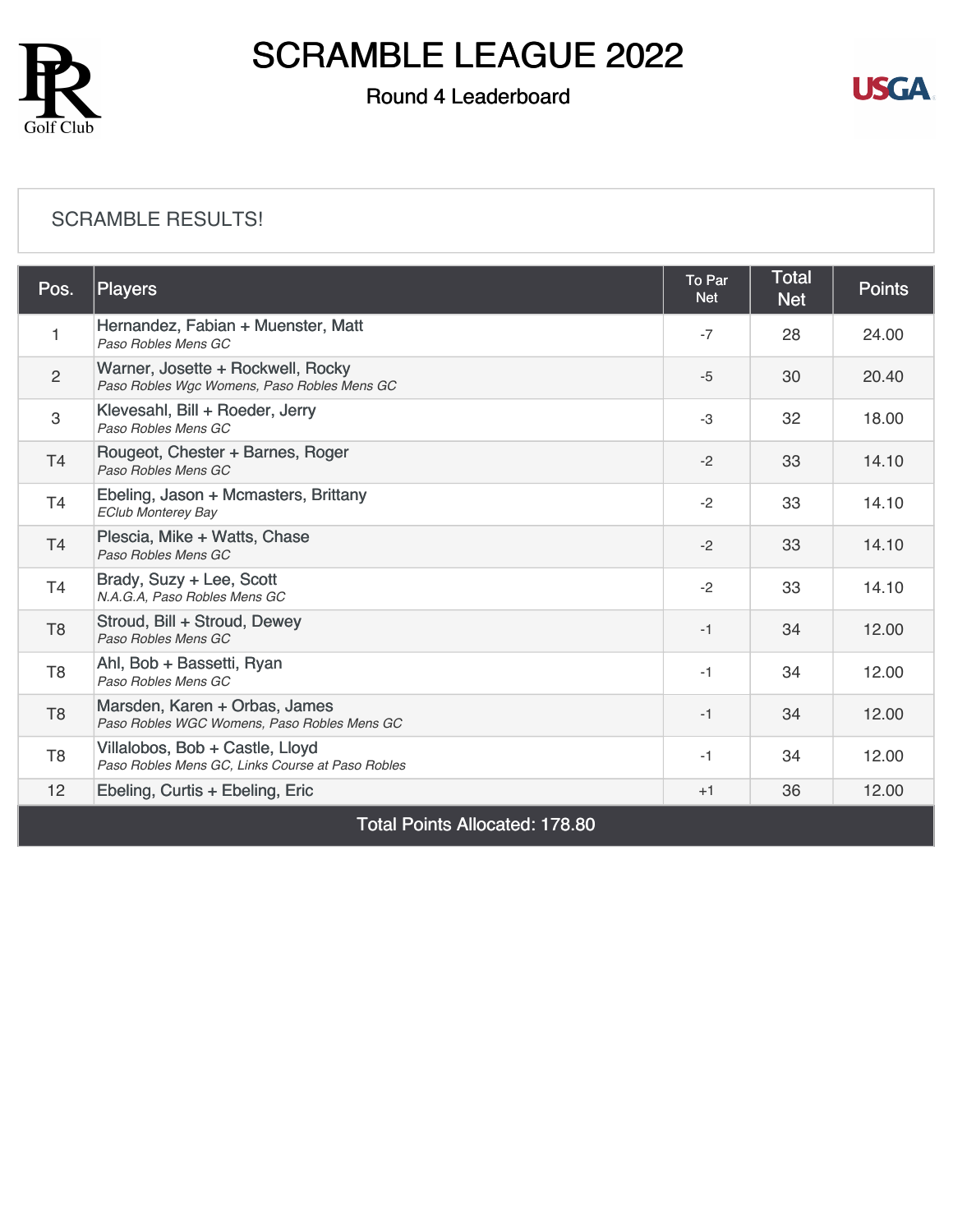

### Round 4 Leaderboard



#### [GROSS SKINS!](https://cdn2.golfgenius.com/v2tournaments/8326802372839915350?called_from=&round_index=4)

| Players                                                   | Skins | <b>Purse</b> | <b>Details</b> |  |  |  |
|-----------------------------------------------------------|-------|--------------|----------------|--|--|--|
| Hernandez, Fabian + Muenster, Matt<br>Paso Robles Mens GC |       | \$120.00     | Birdie on 6    |  |  |  |
| Total Purse Allocated: \$120.00                           |       |              |                |  |  |  |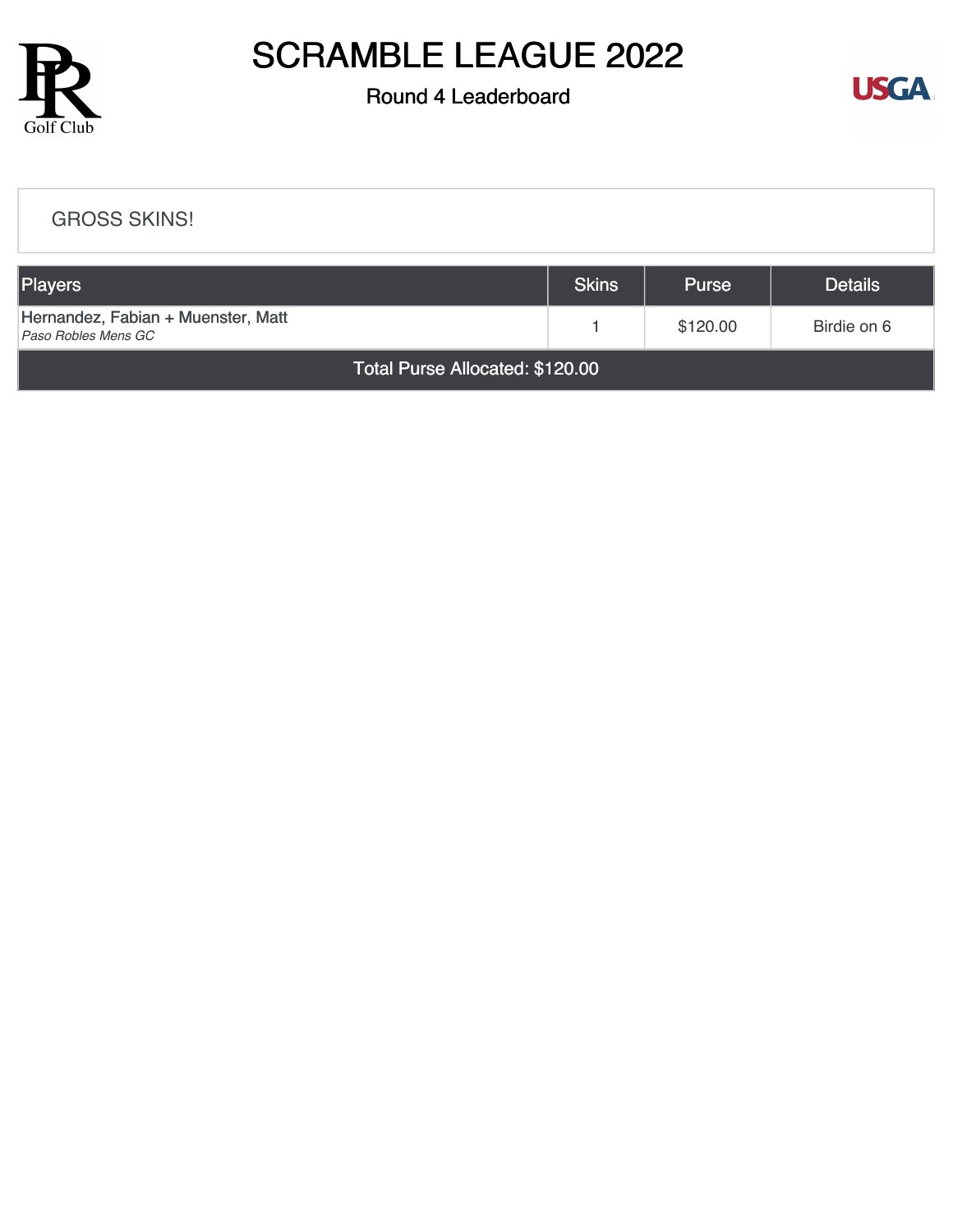

### Round 4 Leaderboard



#### [NET SKINS!](https://cdn2.golfgenius.com/v2tournaments/8326803180226658135?called_from=&round_index=4)

| <b>Players</b>                                            | <b>Skins</b> | <b>Purse</b> | <b>Details</b> |  |  |  |
|-----------------------------------------------------------|--------------|--------------|----------------|--|--|--|
| Hernandez, Fabian + Muenster, Matt<br>Paso Robles Mens GC |              | \$120.00     | Eagle on 6     |  |  |  |
| Total Purse Allocated: \$120.00                           |              |              |                |  |  |  |